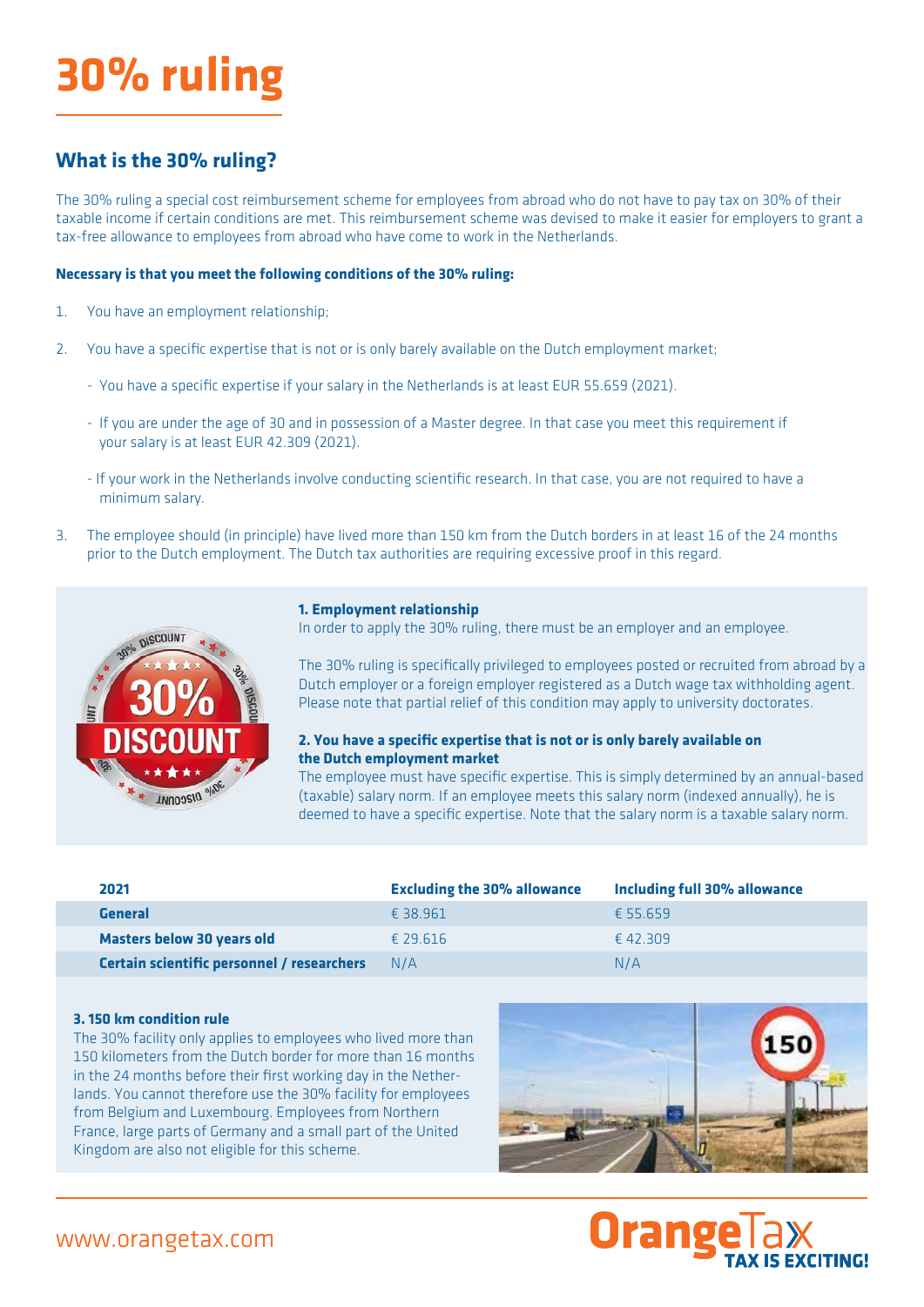#### **Exception to limitation of the 150 km rule when you worked before in the Netherlands**

Where you previously eligible for the 30% ruling and then moved back to live outside the Netherlands? Then it does not have to be more than 150km from the Dutch border, if you meet all of the following conditions:

- The employee has previously worked in the Netherlands and will return to work in the Netherlands after a stay abroad, whereby the previous working period started a maximum of 5 years ago. Before January 1, 2021, your previous working start period had to have started a maximum of 8 years ago.
- In the 24 months prior to this previous working period in the Netherlands, this employee lived for more than 16 months at a distance of more than 150 kilometers from the Dutch border.

#### **You got promoted and you have a PHD degree?**

You can then make use of the 30% facility if you lived more than 150 kilometers from the Dutch border for more than 16 months in the 24 months prior to the start of your PhD research in the Netherlands.

You may have lived in the Netherlands or within a radius of 150 kilometers from the Dutch border during your PHD research and between your PhD and the start of your work in the Netherlands.



#### **How long is my 30% ruling decision valid?**

The date of issue of your decision determines the term!

Issued from January 1, 2019 Your decision has a maximum term of 5 years

Issued between January 1, 2012 and January 1, 2019

Your decision has a maximum term of 8 years, but due to a transitional arrangement the end date on your decision letter may no longer be correct. You will not receive a new decision letter.

Please find below a clear overview of your correct end date of your decision:

#### **Table duration 30% ruling**

| On your decision there states an end date in: | <b>Correct end date is:</b>                 |
|-----------------------------------------------|---------------------------------------------|
| 2019 or 2020                                  | End date on your decision                   |
| 2021, 2022 or 2023                            | December 31, 2020                           |
| 2024 or later                                 | The end date on your decision minus 3 years |

#### **The duration of your 30% ruling will be shortened if you have earlier worked or lived in the Netherlands**

The tax office will reduce the duration of your 30% ruling decision by the period that you have previously worked or stayed in the Netherlands.

#### **The tax office will not reduce the duration of your 30% ruling to the following below situations:**

- You have worked or lived earlier in the Netherlands and that period ended more than 25 years before the start of your current job
- You worked occasionally in the Netherlands in the past 25 years, but in total less than 20 days a year. Like example during a business trip from abroad.
- You have been resided the last 25 years occasionally in the Netherlands, like example for family, vacation or other personal circumstances. In total this was not longer than 6 weeks a year or a one-off period of 3 consecutive months.



### www.orangetax.com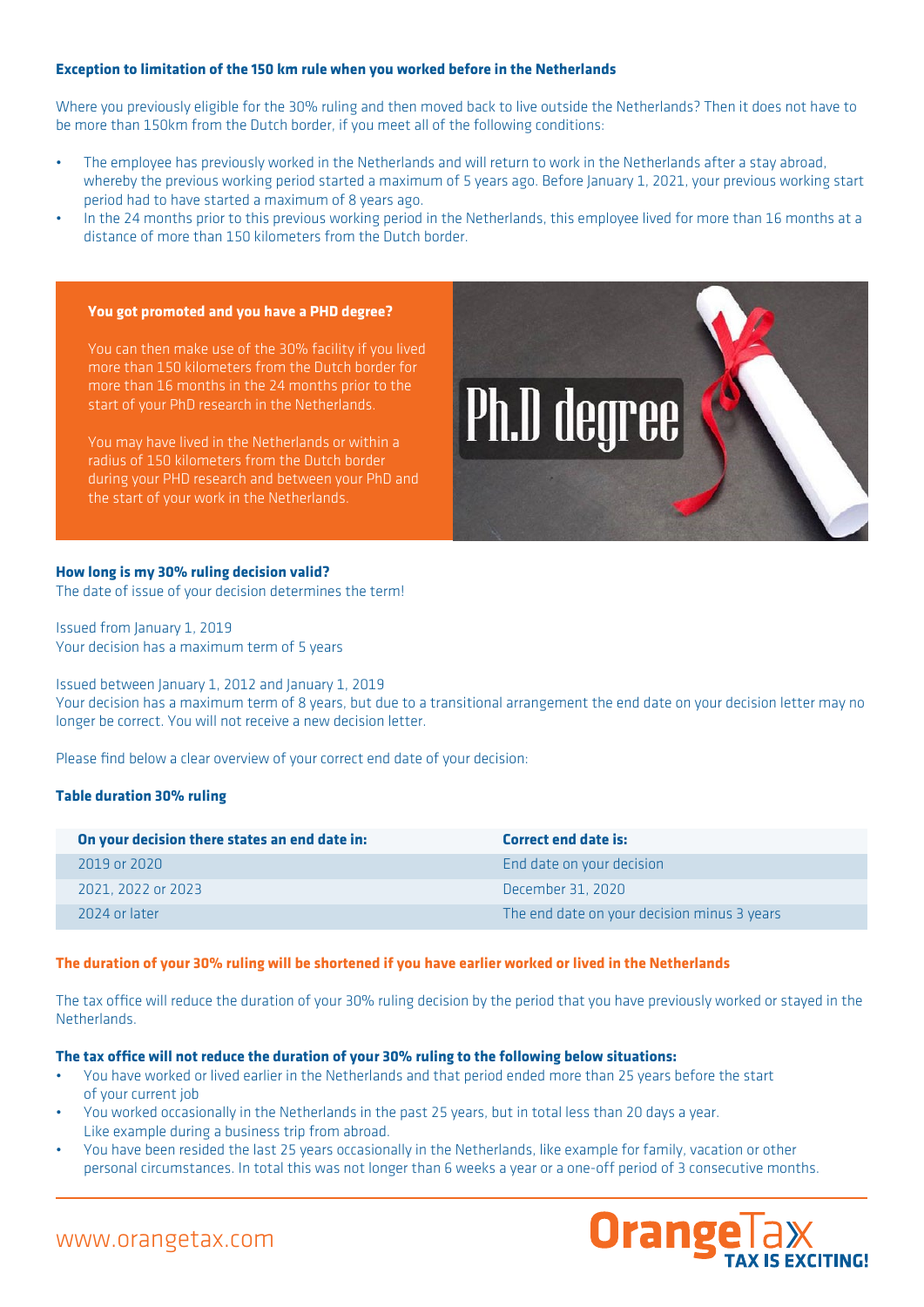#### **Change from employer – What does this means for the 30% ruling**

If you change from employer and you have already the 30% ruling through your previous employer and you want to have also the 30% ruling through your new employer, you need to start at your new employer within 3 months.

The 30% ruling need to be applied again through the new employer and this need to be within 4 months after your first day of employment through your new employer, so you can use the 30% ruling approval from first day of employment.

#### **Question:** If there is a change of employer referred to in Article 10ed of the UBLB, must a new request be made?

**Answer:** Yes. If the incoming employee receives another employer during the term, at the joint request of the employee and the new employer, the proof rule will continue to apply for the remaining term, provided that the period between the end of the employment by the old employer and the conclusion of the employment contract with the new employer does not exceed three months. In the event of such a request, the new employer must again proof that the employee should be regard as an incoming employee.

#### **30% ruling and more employers**

The 30% ruling can only be applied to 1 employer, unless you have been recruited from abroad and starts with 2 employers at the same time.

**Question:** An incoming employee works one day a week as a scientific researcher at an institution as referred to in Article 10eb, paragraph 3 of the UBLB. On this basis, he is regarded as an employee with specific expertise. His annual salary at this institution is € 5.000. After he has worked in the Netherlands for five months, this employee also accepts a second job with another withholding agent. At this employer he will earn an annual gross salary of € 20.000. Does he also qualify for the application of the 30% rule with this other employer?

**Answer:** No, he was not recruited from abroad for the employment of the new employer. The employee is not an incoming employee for that second employment.

#### **30% ruling for entrepreneurs**

Self-employed contractors may also be able to benefit from the 30% ruling when properly arranged and managed. They should set-up a BV prior to arriving to the Netherlands, which can be regarded as the employer. If you register the BV company after your arrival to the Netherlands, it is possible that you are still entitled to the 30% ruling, but that is only possible if you have not registered yet in the Netherlands. This is a very important requirement for the eligibility of the 30% ruling as owner of a BV company.

Be aware that entrepreneurs that registered as a one man company (eenmanszaak), are not eligible for the 30% ruling! **What are extraterritorial costs? Which costs are not part of these extraterritorial costs?**

Employees who come to the Netherlands from another country to work are often reimbursed for the extra costs of staying outside their country of origin, the so-called extraterritorial costs. You can choose to reimburse these costs: reimburse the actual extraterritorial costs or apply for the 30% facility under certain conditions.



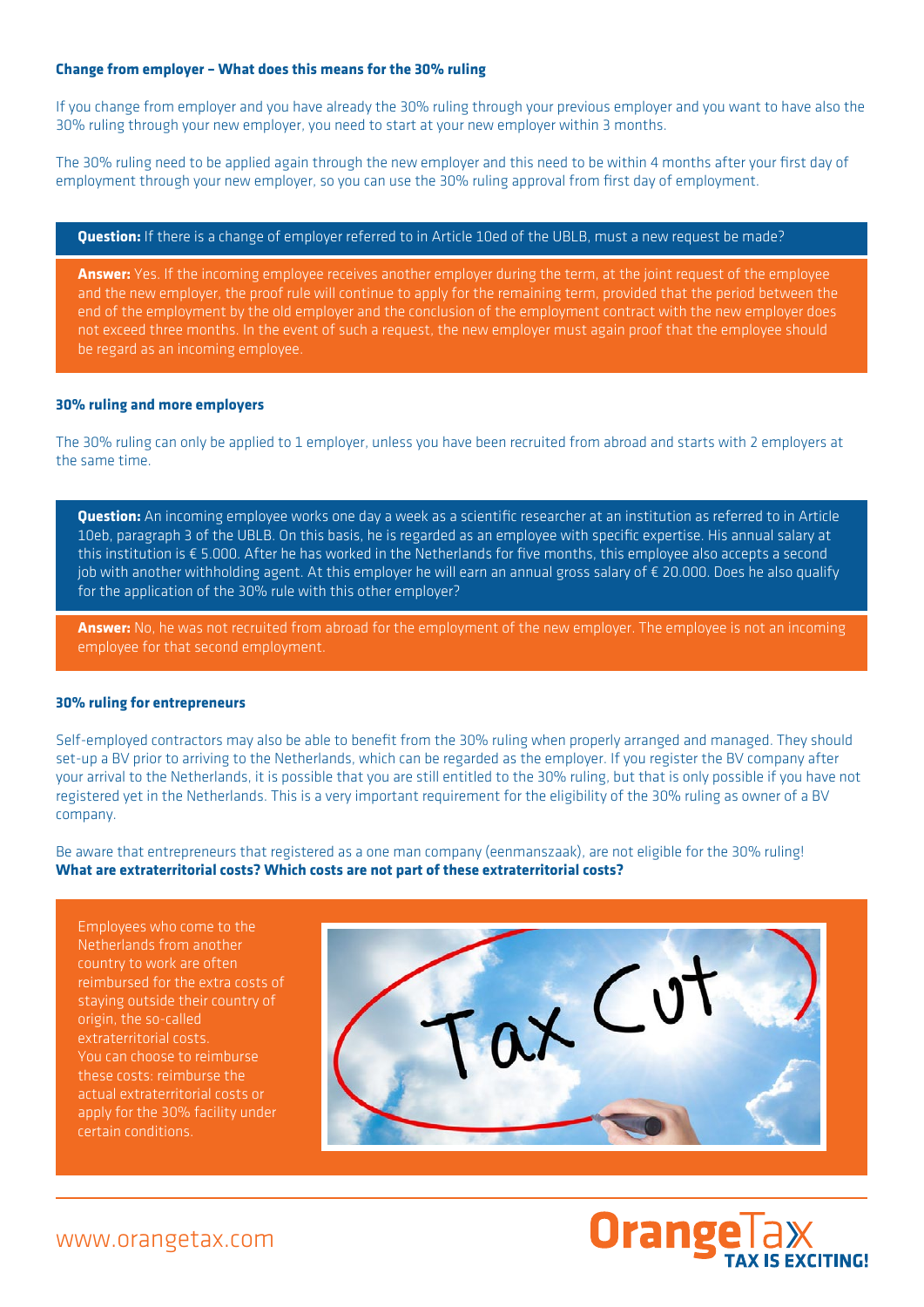#### **Please find below what includes the extraterritorial costs:**

- Extra costs for living, because the price in the Netherlands is higher than in the country you come from. Like example extra expenses for meals, gas, water and electricity.
- Costs for an introductory trip to the Netherlands. Possibly with your family for example to look for a home or a school
- Costs for applying for or converting official personal papers, such as residence permits, visas and driving licenses
- Costs for medical examinations and vaccinations for your stay in the Netherlands
- Double housing costs when you continue to live in the country you come from like hotel costs
- The (first) housing costs. If you receive housing, only the (first) housing costs that exceed 18% of the wage from current employment are extraterritorial costs. The rest of the costs are wages.
- Storage costs for the part of the estate that you do not move to the Netherlands
- Travel expenses to the country you come from, for example for family visits or family reunification
- Course costs to learn the Dutch language for you and for the family members staying with you
- Extra (non-business) call costs for calling your country of origin
- The costs of an application for exemption from social security, such as an A1 or E101 statement

#### **No extraterritorial costs**

Your employer cannot provide a tax free allowance for costs that are not extraterritorial costs.

These costs are not part of the extraterritorial costs:

- Agency work allowances, bonuses and similar compensation
- Capital losses
- Buying and selling costs of a home
- Compensation for higher tax rates in the country of employment

#### **Reimburse actual (extraterritorial) costs**

Only if you can demonstrate that the total extraterritorial costs are higher than the 30% of the wage, including the reimbursement, you may reimburse the costs actually incurred tax-free. There are no standards or restrictions for this.

**Question:** An extraterritorial employee has additional costs of temporary stay outside the country of origin. The employer does not reimburse these costs with a specifically exempted fee as referred to in Article 31a, second paragraph, under e of the Wet LB. Can this employee reduce his wages with these extra costs in the income tax return?

**Answer:** No, the employee may not reduce his wages with the extra costs.

If the employer has not reimbursed the costs with a specifically exempted allowance, the employee will bear the additional costs of a temporary stay outside the country of origin. The employee cannot deduct these costs from his income in his income tax return, as the income tax act (Wet LB) does not allow for this.

## **What is partial foreign tax liability?**

You can opt for partial non-resident tax liability in your income tax return if you live in the Netherlands and make use of the 30% ruling. You are then a non-resident taxpayer for your taxable income from a substantial interest (box 2) and your taxable income from savings and investments (box 3). This can be advantageous for you, because you then pay tax on a lower taxable income in  $h(x)$  and  $h(x)$ 

You can be partially subject to non-resident tax from the 1st day of the calendar year in which you opt for this, but no earlier than the 1st day that you make use of the 30% ruling.

*Have you worked as a foreign expert in the Netherlands? And do you opt for partial non-resident tax liability in the tax return year? In that case, you only need to state the following in the question about assets:*

- Your real estate in the Netherlands
- Your right to profit from a Dutch company

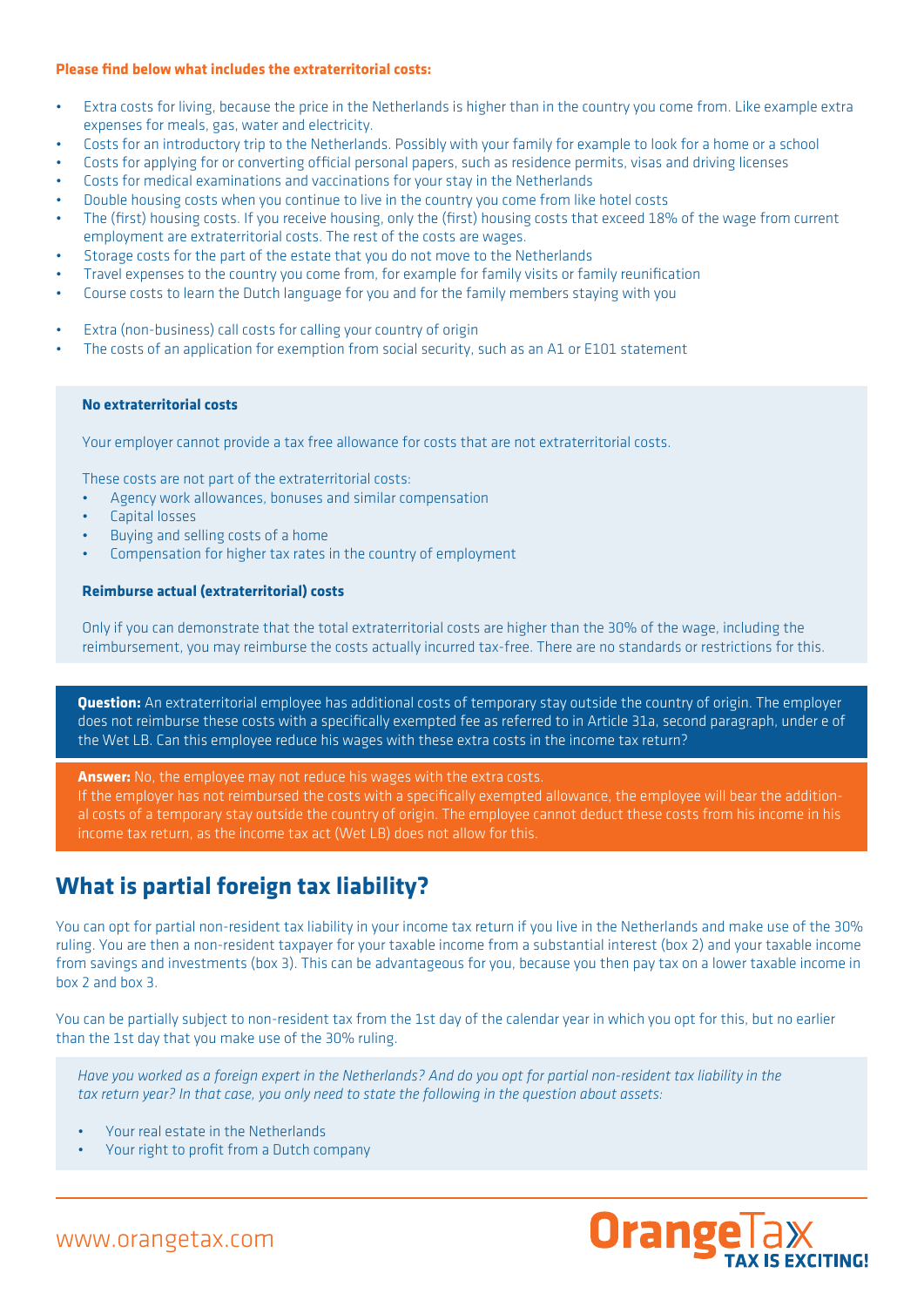An employee that want to be eligible for partial non –resident tax liability, must meet the following conditions:

He must live in the Netherlands.

Pay attention: If the incoming employee does not live in the Netherlands, he can still make use of the partial non-resident tax liability if he chooses to be treated as a resident of the Netherlands. In that case, he must declare the worldwide income in the three boxes. After this, with a choice for partial non-resident tax liability, the levy in BOX 2 and 3 is again limited to the levy in accordance with the rules that apply to a non-resident taxpayer.

• He must be an incoming employee to whom the rule of proof of the free reimbursement of extraterritorial costs applies and must be in possession of an incoming employees decision.

## **Advantages of the 30% ruling**

- You don't need to pay tax on your worldwide assets and savings (wealth tax).
- You can change your foreign driver license to a Dutch driver license at the municipality
- If you have the 30% ruling, the so-called extra-territorial expenses cannot be paid tax free in addition to the 30% ruling. Examples of such costs are double housing, home leave tickets and international school fees. However, for international school fees an exception is made. These can be paid or reimbursed tax free by your employer in addition to the 30% ruling. If your employer do not want to pay for this, consider discussing a salary sacrifice scheme, i.e. you agree to a temporary salary reduction in return for a temporary tax free reimbursement of international school fees. This may also be beneficial to your employer (i.e. less social premiums due). Be aware to check with your employer if such salary sacrifice impacts your pension entitlements.

# **30% ruling and maternity/parental leave**

The salary requirement for the 30% ruling is a strict hard requirement. In the case of part-time work, the salary requirement may not be applied pro rata. The salary requirement may be applied only pro rata to maternity leave and parental leave.

*Article 8.2a Implementation wage criteria 30% facility*

# **Garden leave**

#### **30% ruling is not applicable during period of garden leave**

In 2015 the Dutch court decided that the 30% ruling cannot be applied during a period of garden leave. Based on Dutch fiscal law the 30% ruling ends at the last day of the month after the end of the performed activities. Since there aren't any activities being performed during the period of garden leave, the 30% ruling has ended. The 30%-ruling does not apply to "garden leave" following termination of employment

#### **On 14 August 2015, the District Court of Zeeland-West**

**Brabant** ruled that the 30%-ruling does not apply to salary paid to an employee, who following termination of employment is no longer required to work in the period up to the official date of termination of the employment contract ("garden leave").

An important question in this matter was whether the salary was from current or former employment.

The 30%-ruling may only be applied to salary from current employment. Because severance pay is considered income from previous employment, the 30%-ruling does not apply to a severance payment.





## www.orangetax.com